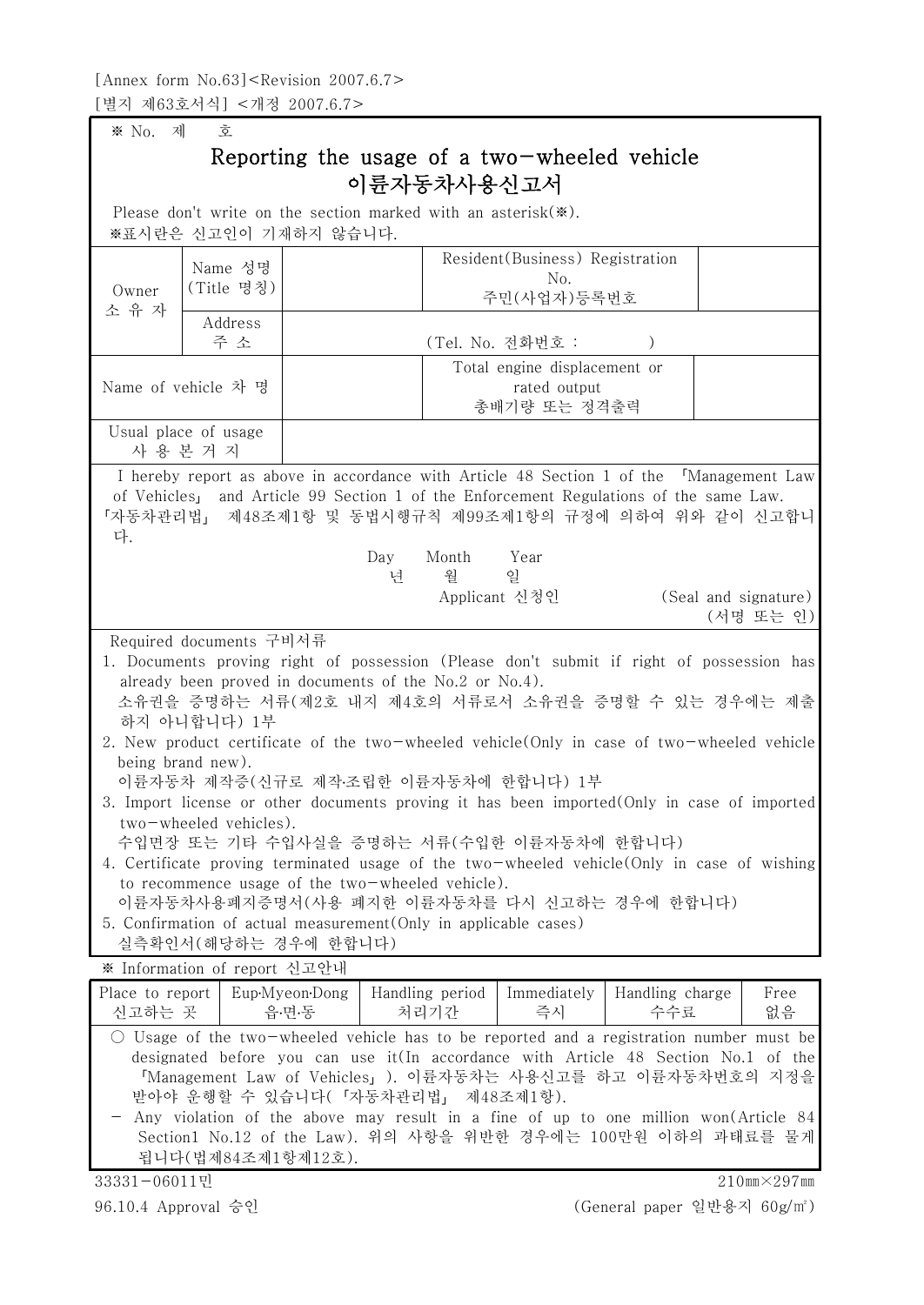## Reporting the usage of a two-wheeled vehicle (이륜자동차사용신고서)

- ◆ Writing method (작성방법)
- Please don't write on the section marked with an asterisk(※).<br>※ 표시란은 신고인이 기재하지 않습니다.
- Please write name(title) of the owner. (소유자의 이름(명칭)을 쓰세요.)
- Please write resident(business) registration number of the owner.<br>(소유자의 주민(사업자) 등록번호를 쓰세요.)
- Please write address and tel. No. of the owner. (소유자의 주소와 전화번호를 쓰세요.)
- Please write name of vehicle. (차량명을 쓰세요.)
- Please write total engine displacement or rated output of vehicle.<br>(차량의 총배기량 또는 정격출력을 쓰세요.)
- Please write usual place of vehicle usage. (차량의 사용본거지를 쓰세요.)
- ※ I hereby report as above in accordance with Article 48 Section 1 of the 「Management Law of vehicle」 and Article 99 Section 1 of the Enforcement Regulations of the same Law.<br>(「자동차관리법」 제48조제1항 및 동법시행규칙 제99조제1항의 규정에 의하여

위와 같이 신고합니다.)

- Please write date(day/ month/ year). (날짜(년월일)를 쓰세요.)
- Please write seal or signature of applicant. (신청인의 서명날인을 하세요.)

## ◆ Required documents 구비서류

- 1. Documents proving right of possession(Please don't submit if right of possession has already been proved in document of the No.2 or No.4). (소유권을 증명하는 서류(제2호 내지 제4호의 서류로서 소유권을 증명할 수 있는 경우에는 제출하지 아니합니다) 1부
- 2. New product certificate of the two-wheeled vehicle(Only in case of two wheeled vehicle being brand new). (이륜자동차 제작증(신규로 제작․조립한 이륜자동차에 한합니다) 1부)
- 3. Import license or other documents proving it has been imported(Only in case of imported two-wheeled vehicles).
	- (수입면장 또는 기타 수입사실을 증명하는 서류(수입한 이륜자동차에 한합니다)